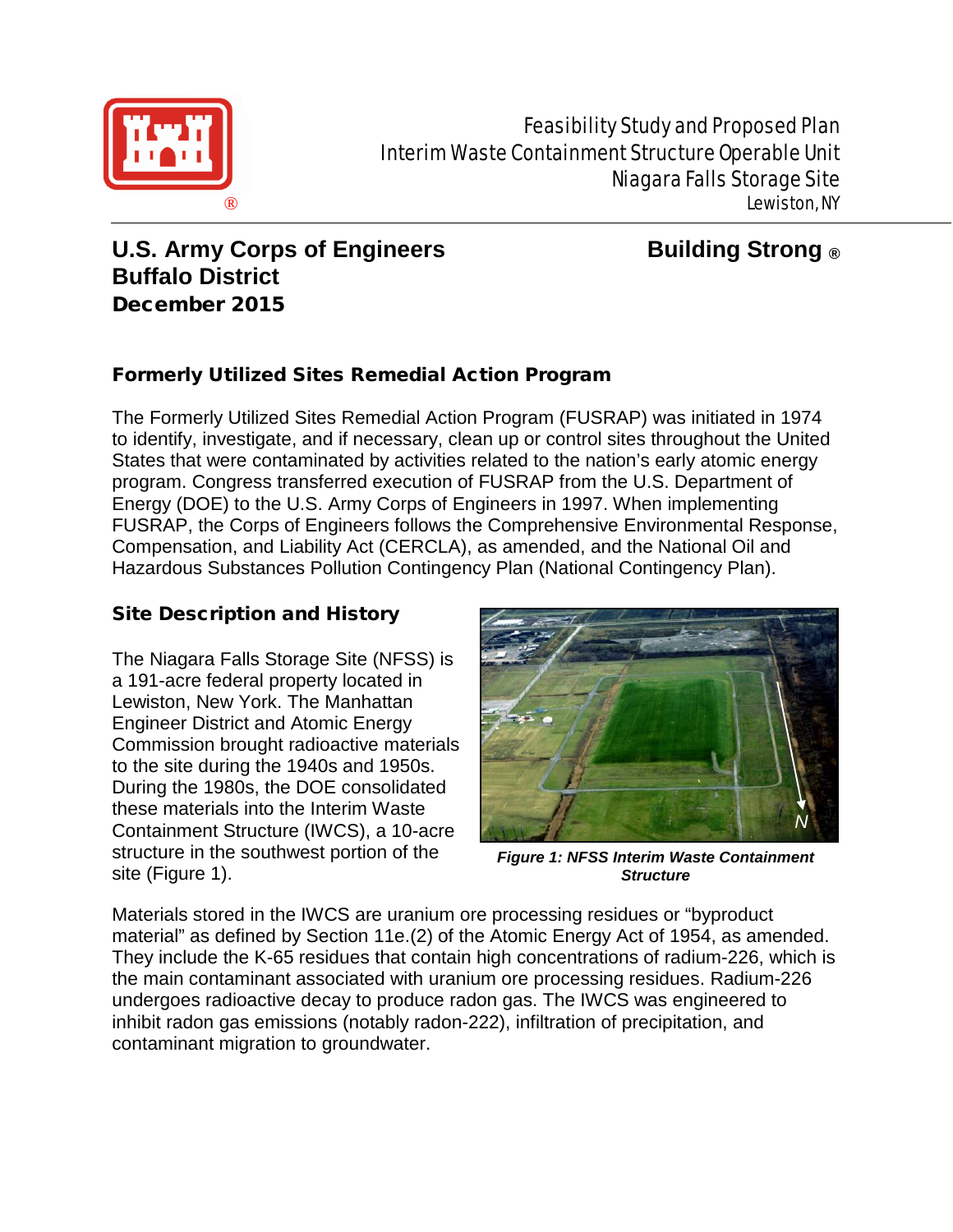## Corps of Engineers Activities

To manage CERCLA activities at the NFSS, the Corps of Engineers established three operable units: IWCS, Balance of Plant, and Groundwater. The IWCS Operable Unit includes all of the material in the IWCS and is the first operable unit to proceed through the CERCLA process. The Balance of Plant and Groundwater Operable Units are comprised of all of the contaminated material outside of the IWCS.

The following sections present details from the IWCS Operable Unit feasibility study.

#### **IWCS Operable Unit Feasibility Study**

The feasibility study presents an evaluation of remedial action alternatives for the IWCS OU.

## *Remedial Action Objectives*

The remedial action objectives for the IWCS Operable Unit are designed to provide short- and long-term protection of human health and the environment based on plausible future land uses for the NFSS. CERCLA requires that any action taken be protective of human health and the environment and comply with ARARs. The remedial action objectives for the IWCS Operable Unit are as follows:

- Prevent unacceptable exposure of the public and workers to the hazardous substances associated with uranium ore mill tailings (e.g., radium-226 and its short-lived decay products) inside the IWCS.
- Minimize/prevent the transport of hazardous substances within the IWCS to other environmental media (e.g., soil, groundwater, surface water, sediment, and air) outside of the IWCS.
- During implementation of the remedial alternatives(s), minimize/prevent releases and other impacts that could adversely affect human health and the environment, including ecological receptors.

## *Applicable or Relevant and Appropriate Requirements*

Standards or requirements under federal environmental or state environmental or facility siting laws that must be met to ensure the protection of human health and the environment are key elements of a feasibility study and are known as applicable or relevant and appropriate requirements (ARARs). The following ARARs identified for the IWCS Operable Unit specify performance requirements for 11e.(2) byproduct disposal facilities, as well as release limits for radon from such facilities:

• 10 Code of Federal Regulation Part 40, Appendix A: Relating to the Operation of Uranium Mills and the Disposition of Tailings or Wastes Produced by the Extraction or Concentration of Source Material From Ores Processed Primarily for Their Source Material Content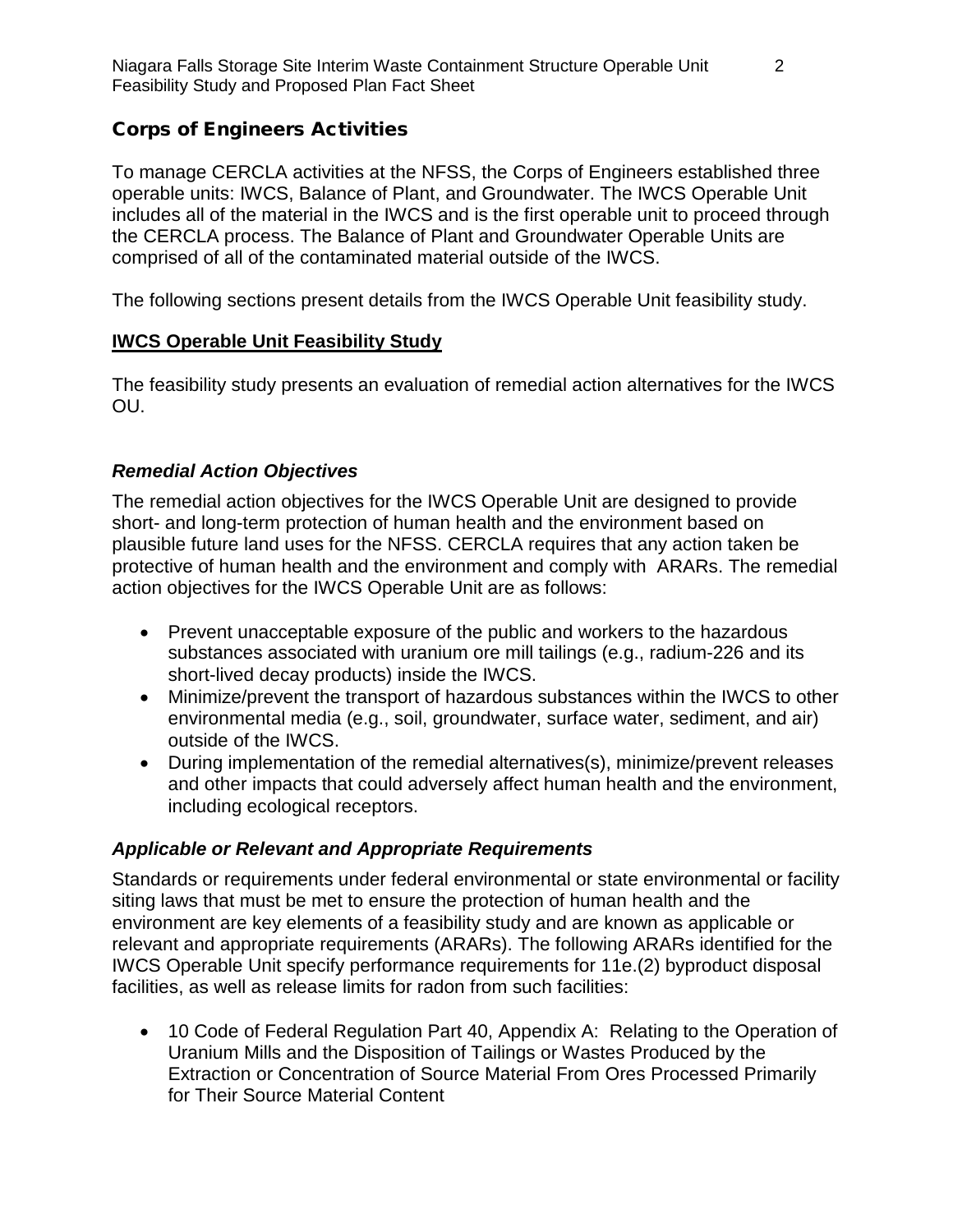Niagara Falls Storage Site Interim Waste Containment Structure Operable Unit 3 Feasibility Study and Proposed Plan Fact Sheet

- o Criterion 4(c) and 4(d), Site and Design Criteria
- $\circ$  Criteria 6(1), 6(2), 6(3), 6(5), 6(6), and 6(7), Closure of Waste Disposal Areas
- o Criterion 12, Long-term Site Surveillance
- 40 Code of Federal Regulations Part 61: National Emission Standards for Hazardous Air Pollutants, Subpart Q – National Emission Standards for Radon from Department of Energy Facilities

## *Evaluation of Remedial Alternatives for the IWCS*

To facilitate the development and evaluation of remedial alternatives for the IWCS Operable Unit, the Corps of Engineers divided the IWCS Operable Unit into three parts called Subunits A, B, and C. The subunits occupy separate and well-defined areas within the IWCS, shown on Figure 2, and differ in total volume and concentration of radium-226.

**Subunit A:** Subunit A **i**ncludes uranium ore processing residues identified as K-65, L-30, L-50, and F-32, as well as soil and rubble/debris contaminated with ore processing residual material. These materials are contained in former buildings south of the central IWCS cutoff wall (shown in green on Figure 2). The average radium-226 concentration ranges from 300 picocuries per gram (pCi/g) (in the F-32 residues) to 520,000 pCi/g (in the K-65 residues) and the estimated total volume is 28,440 cubic yards.



*Figure 2: Location of the IWCS Subunits*

**Subunit B:** Subunit B consists of soil and rubble/debris contaminated with ore processing residual material placed south of the central IWCS cut-off wall and outside of the former buildings (shown in yellow on Figure 2). The radium-226 concentrations are highly variable and range from 16 pCi/g to levels similar to the ore residues. The estimated total volume is 63,130 cubic yards.

**Subunit C:** Subunit C includes uranium ore processing residues identified as R-10, as well as soil/rubble/debris contaminated with ore processing residual material. These materials are situated north of the central IWCS cut-off wall (shown in purple on Figure 2). The radium-226 concentrations range from 16 pCi/g to 95 pCi/g and the estimated total volume is 186,502 cubic yards.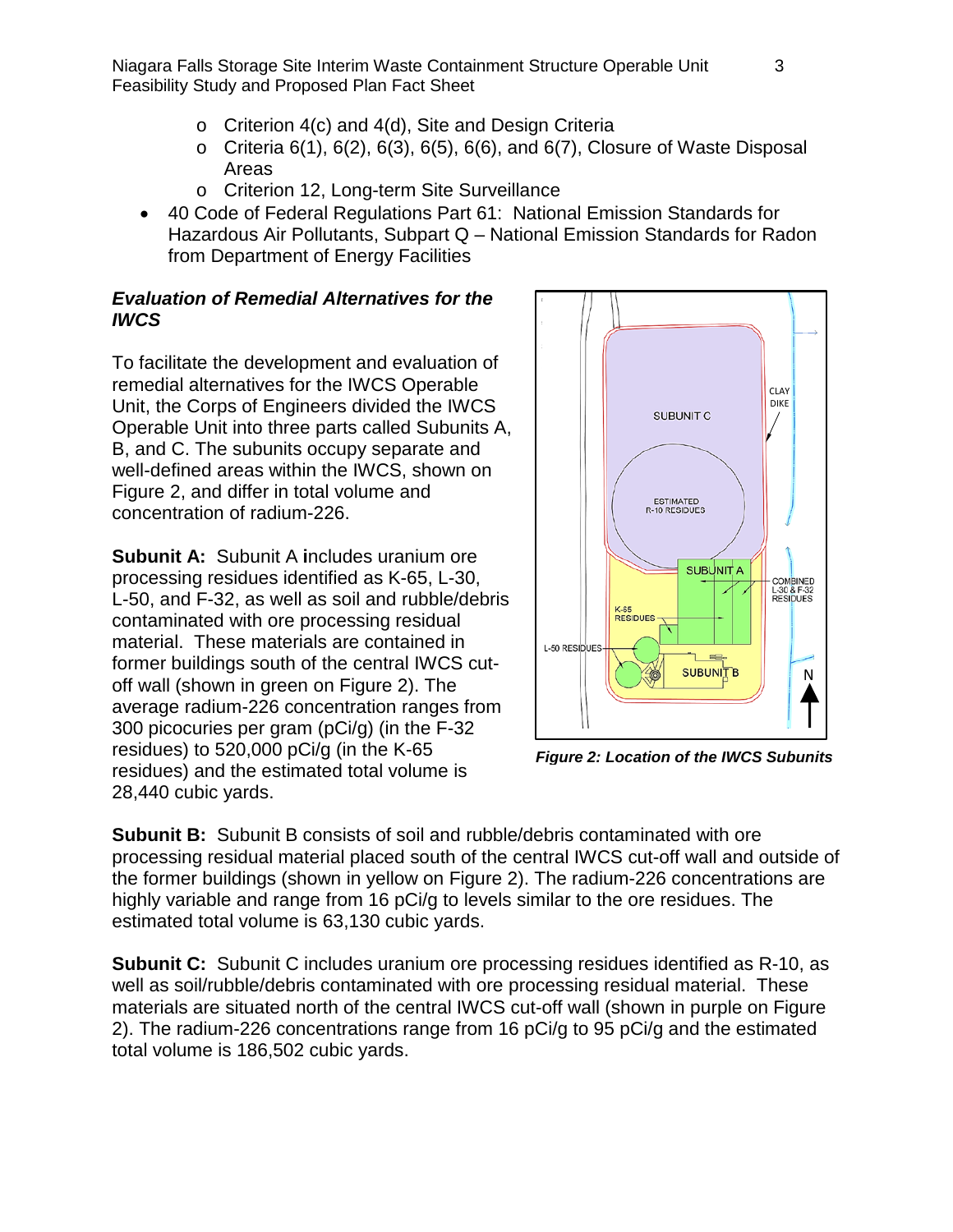Niagara Falls Storage Site Interim Waste Containment Structure Operable Unit 4 Feasibility Study and Proposed Plan Fact Sheet

Five remedial alternatives were retained for detailed evaluation in the IWCS Operable Unit feasibility study. These alternatives ranged from No Action (Alternative 1) to partial and complete removal of materials in the IWCS. The No Action Alternative is required by CERCLA and assumes that all site controls are lost. As reported in the feasibility study, the No Action Alternative is not protective of human health, so it is not discussed further in this fact sheet. The remaining four remedial alternatives include:

- Alternative 2 Enhanced containment of Subunits A, B, and C with land-use controls and monitoring
- Alternative 3A Excavation, treatment, and off-site disposal of Subunit A; enhanced containment of Subunits B and C with land-use controls and monitoring
- Alternative 3B Excavation, treatment, and off-site disposal of Subunit A; excavation and off-site disposal of Subunit B; enhanced containment of Subunit C with land-use controls and monitoring
- Alternative 4 Excavation, treatment, and off-site disposal of Subunit A; excavation and off-site disposal of Subunits B and C

These four remedial alternatives share several common elements including:

- Enhanced containment (new cover), land-use controls, and monitoring for a period of 1,000 years (Alternatives 2, 3A, and 3B), and
- Excavation, treatment/containerization of the K-65 and commingled L-30 and F-32 residues, and off-site disposal (Alternatives 3A, 3B, and 4).

The main differences between the alternatives are:

- The volume of material excavated for off-site disposal or alternatively, the volume of material left in-place for long-term maintenance and monitoring
- The total radium-226 radioactivity (curies) associated with these volumes
- The total cost of each alternative

In accordance with the National Contingency Plan, the remedial alternatives developed in the feasibility study are evaluated against nine CERCLA evaluation criteria. The first two criteria, overall protection of human health and the environment and compliance with applicable or relevant and appropriate requirements, are threshold criteria that must be met. The next five criteria, long-term effectiveness and permanence, short-term effectiveness, reduction of toxicity, mobility or volume through treatment, implementability, and cost, are considered balancing criteria that must be addressed. The remaining two evaluation criteria, state and community acceptance, are based on comments received on the proposed plan, and will be addressed in the record of decision.

To provide the rationale for eventual remedy selection, each remedial alternative is screened against the seven CERCLA evaluation criteria. Details of the screening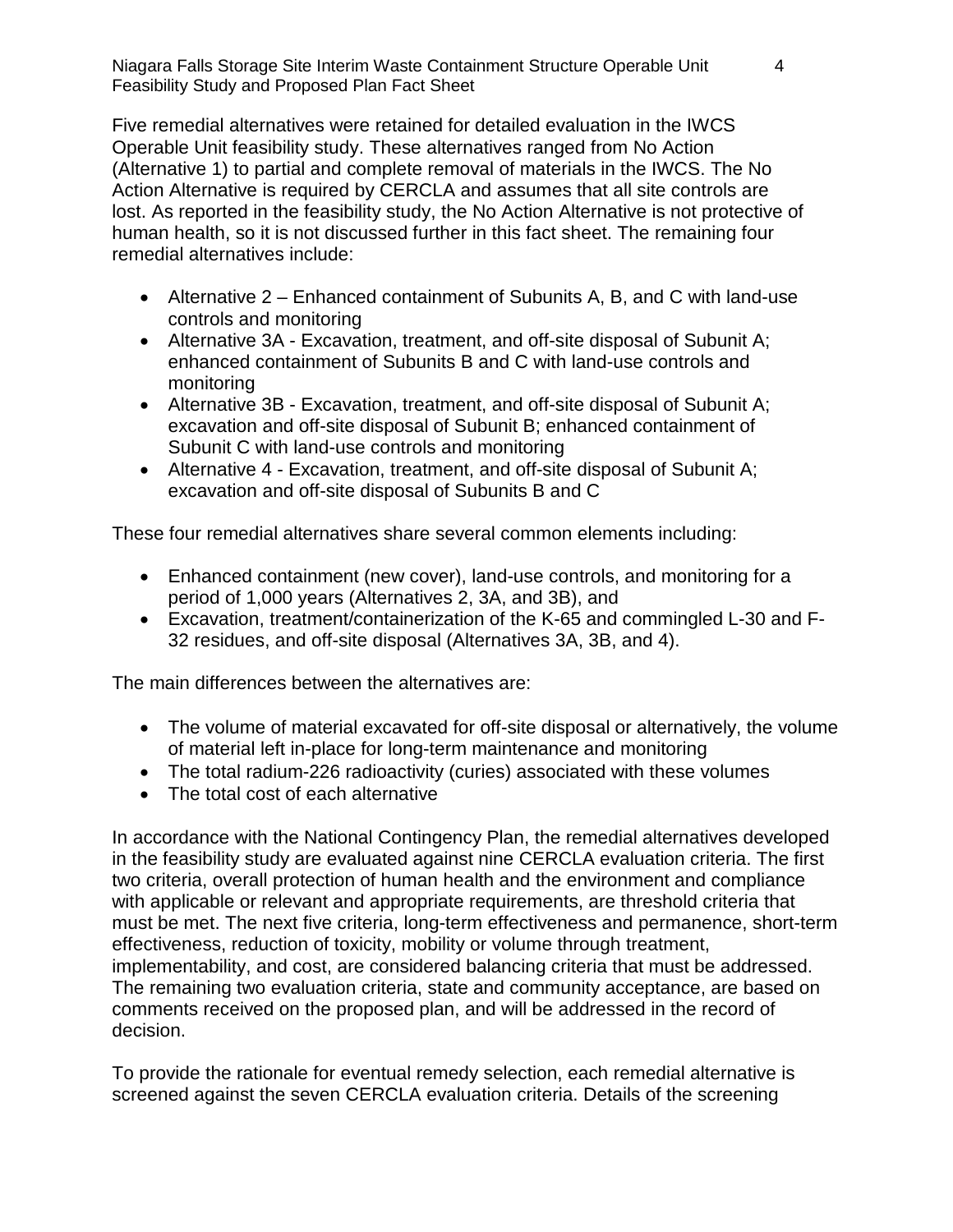analyses are presented in the IWCS Operable Unit feasibility study; presented below is a summary of the results.

| <b>Criterion</b>                                                    | <b>Alternative 2</b><br>Enhanced<br>containment of<br>Subunits A, B,<br>and C with<br>land-use<br>controls and<br>monitoring | <b>Alternative 3A</b><br>Excavation, treatment,<br>and off-site disposal of<br>Subunit A; enhanced<br>containment of Subunits<br>B and C with land-use<br>controls and monitoring | <b>Alternative 3B</b><br>Excavation, treatment, and<br>off-site disposal of Subunit<br>A; excavation and off-site<br>disposal of Subunit B;<br>enhanced containment of<br>subunit C with land-use<br>controls and monitoring | <b>Alternative 4</b><br>Excavation,<br>treatment, and off-site<br>disposal of Subunit A;<br>excavation and off-<br>site disposal of<br>Subunits B and C |
|---------------------------------------------------------------------|------------------------------------------------------------------------------------------------------------------------------|-----------------------------------------------------------------------------------------------------------------------------------------------------------------------------------|------------------------------------------------------------------------------------------------------------------------------------------------------------------------------------------------------------------------------|---------------------------------------------------------------------------------------------------------------------------------------------------------|
| <b>Threshold Criteria</b>                                           |                                                                                                                              |                                                                                                                                                                                   |                                                                                                                                                                                                                              |                                                                                                                                                         |
| Overall protection of<br>human health and the<br>environment        | Yes                                                                                                                          | Yes                                                                                                                                                                               | Yes                                                                                                                                                                                                                          | Yes                                                                                                                                                     |
| Compliance with ARARs                                               | Yes                                                                                                                          | Yes                                                                                                                                                                               | Yes                                                                                                                                                                                                                          | Yes                                                                                                                                                     |
| <b>Balancing Criteria</b>                                           |                                                                                                                              |                                                                                                                                                                                   |                                                                                                                                                                                                                              |                                                                                                                                                         |
| Long-term effectiveness<br>and permanence                           | Moderate                                                                                                                     | High                                                                                                                                                                              | High                                                                                                                                                                                                                         | High                                                                                                                                                    |
| Reduction of toxicity,<br>mobility, and volume<br>through treatment | Low                                                                                                                          | Moderate                                                                                                                                                                          | Moderate                                                                                                                                                                                                                     | Moderate                                                                                                                                                |
| Short-term effectiveness                                            | High                                                                                                                         | Moderate                                                                                                                                                                          | Moderate                                                                                                                                                                                                                     | Low                                                                                                                                                     |
| Implementability                                                    | High                                                                                                                         | Moderate                                                                                                                                                                          | Moderate                                                                                                                                                                                                                     | Moderate                                                                                                                                                |
| Cost (capital)                                                      | \$23.4M                                                                                                                      | \$259.6M                                                                                                                                                                          | \$318.4M                                                                                                                                                                                                                     | \$490.6M                                                                                                                                                |
| Cost (O&M <sup>1</sup> discounted)                                  | \$44.0M                                                                                                                      | \$44.0M                                                                                                                                                                           | \$44.0M                                                                                                                                                                                                                      | \$0                                                                                                                                                     |
| <b>Total Cost</b>                                                   | \$67.4M                                                                                                                      | \$303.6M                                                                                                                                                                          | \$362.4M                                                                                                                                                                                                                     | \$490.6M                                                                                                                                                |

1O&M costs are assumed for <sup>a</sup> period of 1,000 years and are discounted

M – million

O&M – operation and maintenance

#### **IWCS Operable Unit Proposed Plan**

The preferred alternative for the IWCS Operable Unit is Alternative 4, excavation, treatment, and off-site disposal of Subunit A and excavation and off-site disposal of Subunits B and C.

Alternative 4 was selected as the preferred remedial alternative based on a comprehensive evaluation against the CERCLA criteria. This alternative provides the best overall protection of human health and the environment. Some key additional reasons are as follows:

- The material in the IWCS would be consolidated with similar waste at an off-site government-owned or appropriately-licensed 11e.(2) byproduct material disposal facility.
- Since current regulation requires that the state or federal government (DOE) assume post-operational long-term care following closure of 11e.(2) disposal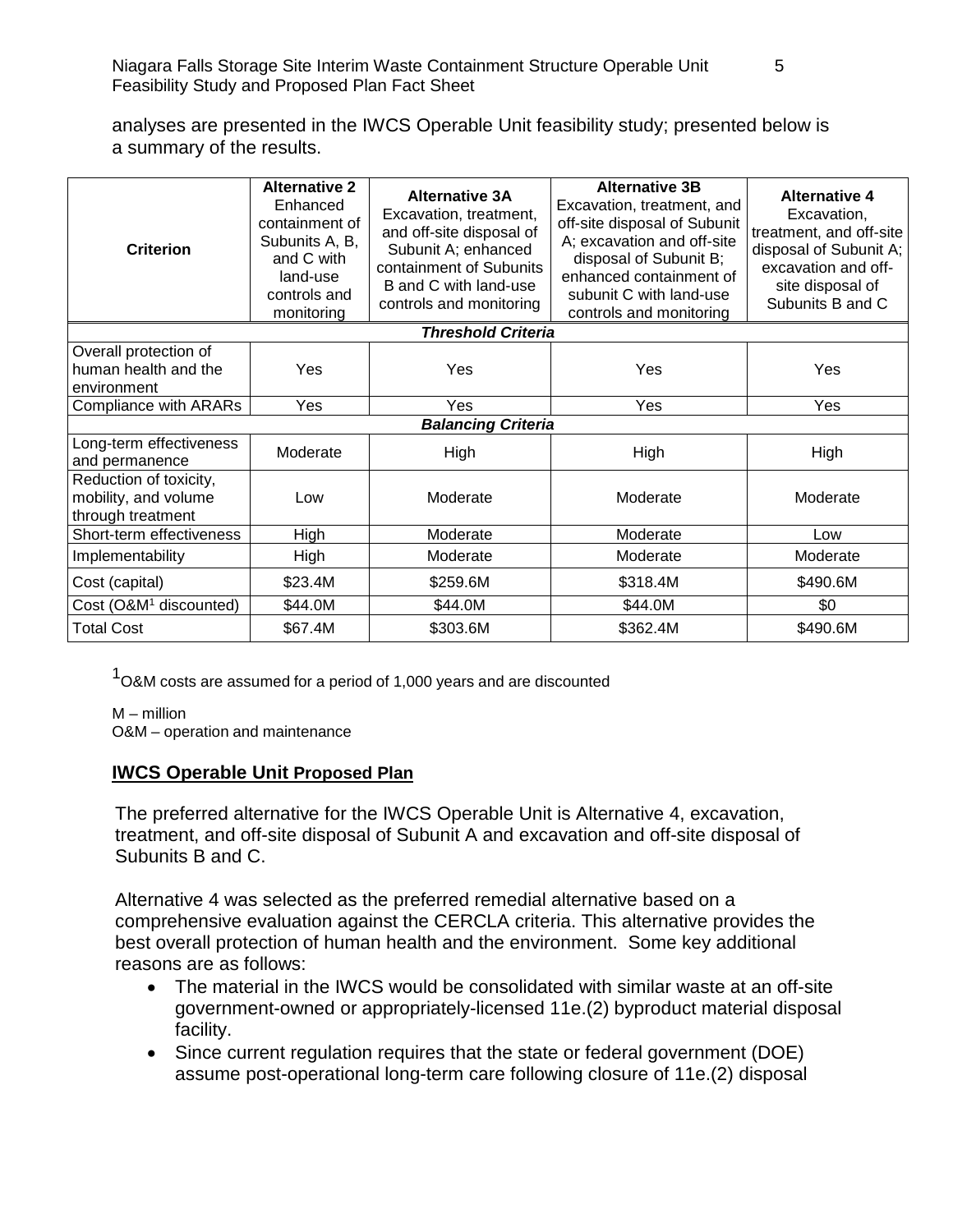facilities, decreasing the overall number of 11e.(2) disposal facilities would reduce future spending on post-closure care of these facilities.

- It is also one of the stated goals of the Uranium Mill Tailings Radiation Control Act (UMTRCA) regulations, which discourages the "proliferation of small waste disposal sites," such as the IWCS, and encourages the reduction of "perpetual surveillance obligations."
- Consolidation of disposal sites also reduces the potential risk to the public from government-owned wastes.

## Next Step

The proposed plan and supporting documents are available in the Reports Section of the Buffalo District website at:

#### <http://www.lrb.usace.army.mil/Missions/HTRW/FUSRAP/NiagaraFallsStorageSite.aspx>

and have been placed in the administrative record file for the NFSS (locations listed on the next page). The public is encouraged to review and comment on all the alternatives presented in the proposed plan. The public comment period for the proposed plan begins December 7, 2015, and ends February 6, 2016.

A public meeting will be conducted at the Town of Lewiston Senior Center, 4361 Lower River Road, Youngstown, NY 14171, on Wednesday, January 13, 2016, beginning at 6:30 p.m. A court recorder will be available to record verbal comments during the posters session portion of the meeting and after the presentation. Written comments may be provided that evening, emailed to fusrap@usace.army.mil, or mailed before the close of the comment period to the address below:

> U.S. Army Corps of Engineers, Buffalo District Attention: Environmental Project Management Team 1776 Niagara Street Buffalo, NY 14207

The preferred alternative may be modified based on any new information acquired during the designated public comment period. Responses to comments received will be provided in the record of decision, which will identify the selected remedy to be implemented.